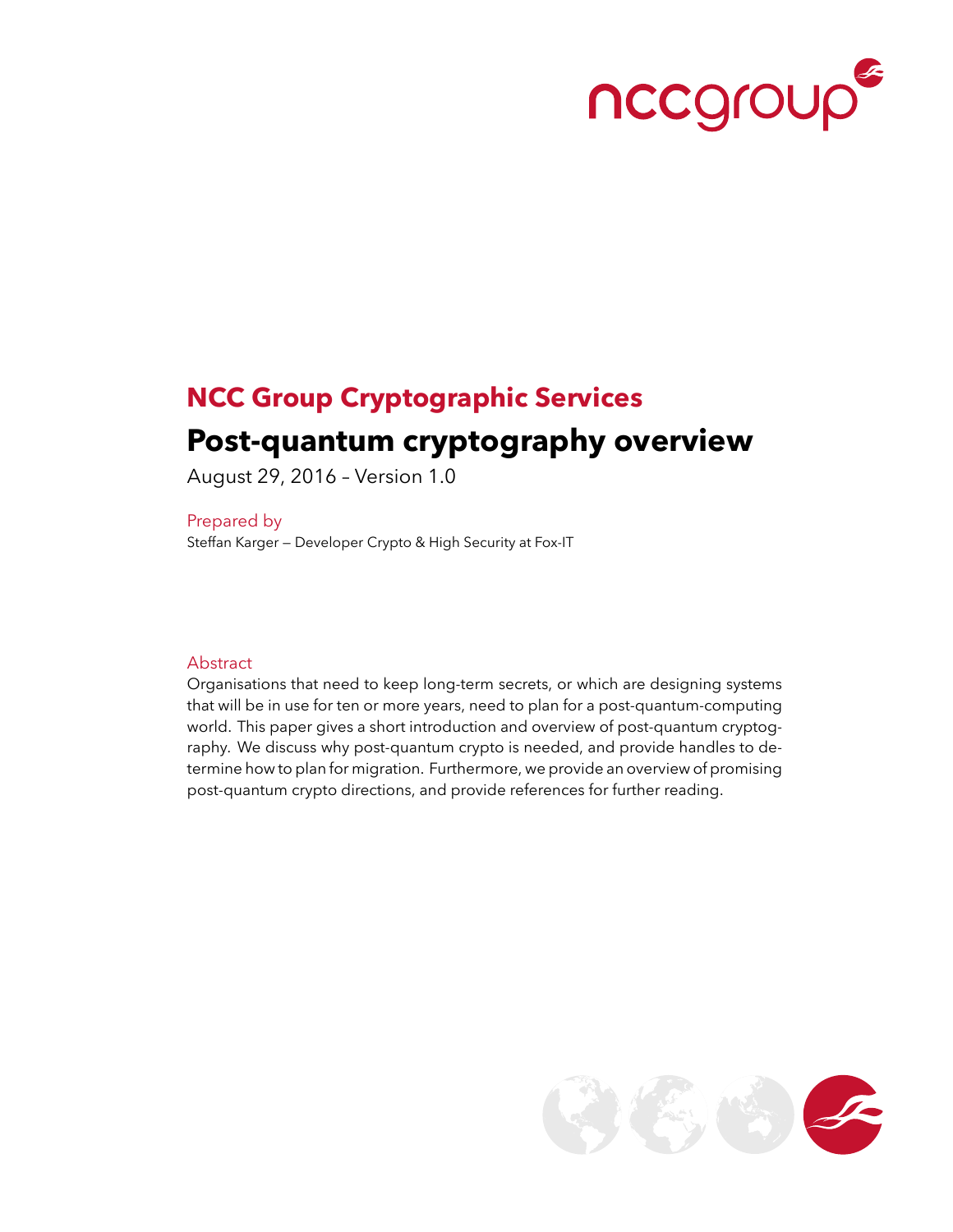# **Table of Contents**



|                | 1.1 |  | 3              |  |
|----------------|-----|--|----------------|--|
|                | 1.2 |  | 3              |  |
| $\mathbf{2}$   |     |  | $\overline{4}$ |  |
| 3              |     |  |                |  |
|                | 3.1 |  | 6              |  |
|                | 3.2 |  | 6              |  |
|                | 3.3 |  | 6              |  |
|                | 3.4 |  | 7              |  |
|                | 3.5 |  | 7              |  |
|                | 3.6 |  | 8              |  |
| 4              |     |  | -9             |  |
|                | 4.1 |  | 9              |  |
|                | 4.2 |  | 9              |  |
|                | 4.3 |  | 9              |  |
|                | 4.4 |  | 10             |  |
| 5 <sub>1</sub> |     |  |                |  |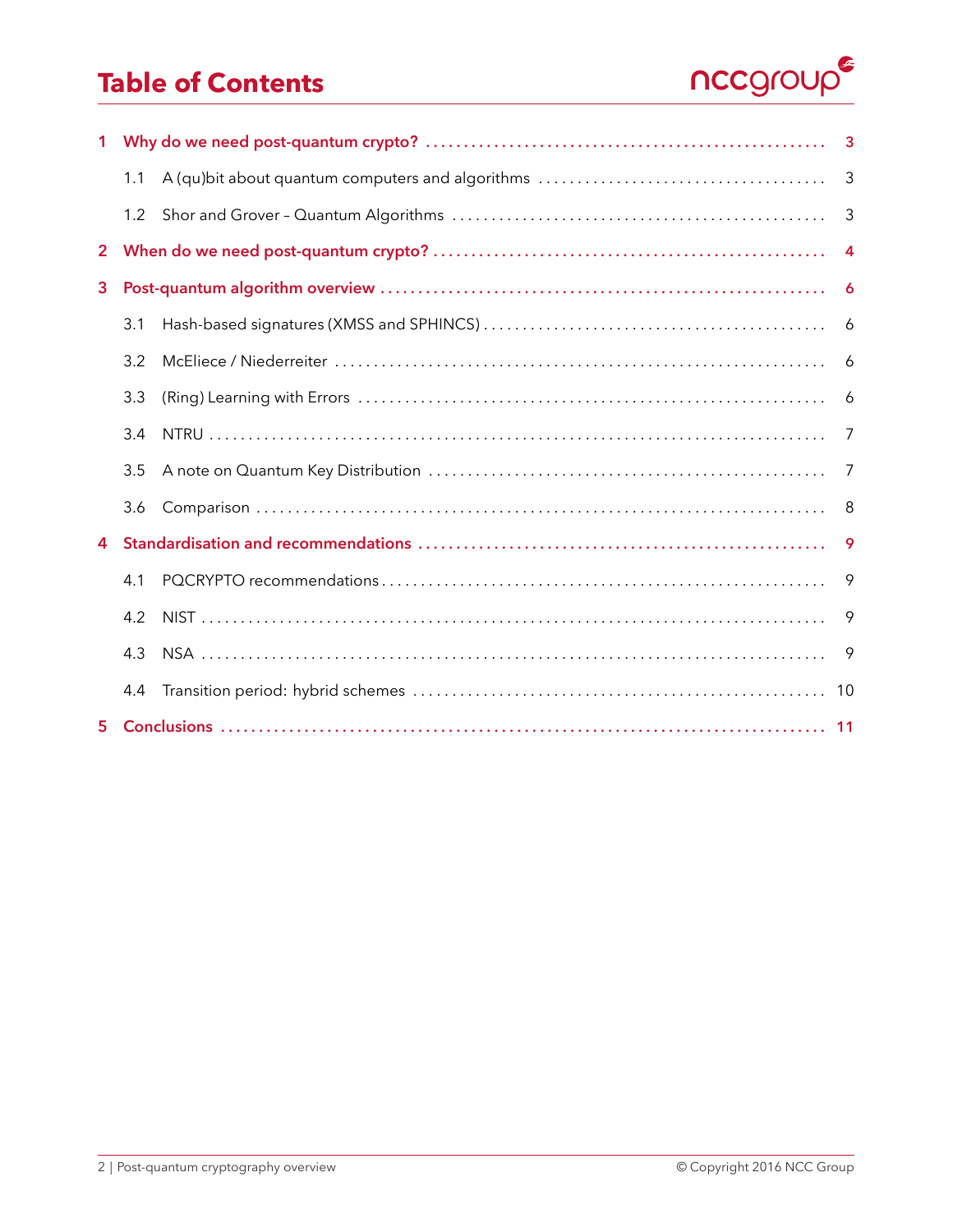

<span id="page-2-3"></span><span id="page-2-0"></span>Physicists continue to make progress with developing quantum computers. Once a sufficiently large quantum computer is available, it will be capable of breaking most of our current uses of cryptography. Postquantum cryptography will survive such a 'quantum crypto-apocalypse'.

#### <span id="page-2-1"></span>**A (qu)bit about quantum computers and algorithms**

As the name suggests, quantum computing makes use of quantum-mechanical phenomena to 'extend' classical computers. Classical computers operate on *bits*, which can have one of two states; 0 or 1. Quantum computers, however, operate on *qubits*, which are in a superposition of states: 0, 1, or a little bit of both. Quantum algorithms can leverage this superposition of states to provide efficient solutions to a number of problems that classical computers cannot solve efficiently. Intuitively, quantum computers do this by evaluating many solutions at once, whereas a classical computer would have to evaluate each solution individually. Scientists believe that not every problem can be efficiently solved by a quantum computer, but unfortunately much of our current cryptography is based on problems that *are* efficiently solvable by a quantum computer.

#### <span id="page-2-2"></span>**Shor and Grover – Quantum Algorithms**

Two of the most famous quantum algorithms are Shor's integer factorisation algorithm and Grover's algorithm for searching an unstructured database. Peter Shor developed a quantum algorithm that factors an integer N in polynomial time in the length of  $N$  [\[Sho99\]](#page-13-0). This means that breaking RSA becomes just as easy as using RSA. Additionally, Shor's algorithm can be adapted to break DH / DSA (discrete-logarithm problem in finite fields) and ECDH / ECDSA (elliptic curve cryptography).

Grover's algorithm is more generic, and can also be applied to symmetric algorithms such as AES, but has a less drastic impact [\[Gro96\]](#page-11-0). The algorithm was introduced by analogy: "Imagine a phone directory containing N names arranged in completely random order. In order to find someone's phone number with a probability of 1/2, any classical algorithm will need to look at a minimum of N/2 names." The quantum algorithm reduces the complexity to the square root of N. This effectively halves the security level of algorithms: AES-128 drops to 64-bit security, AES-256 drops to 128-bit security.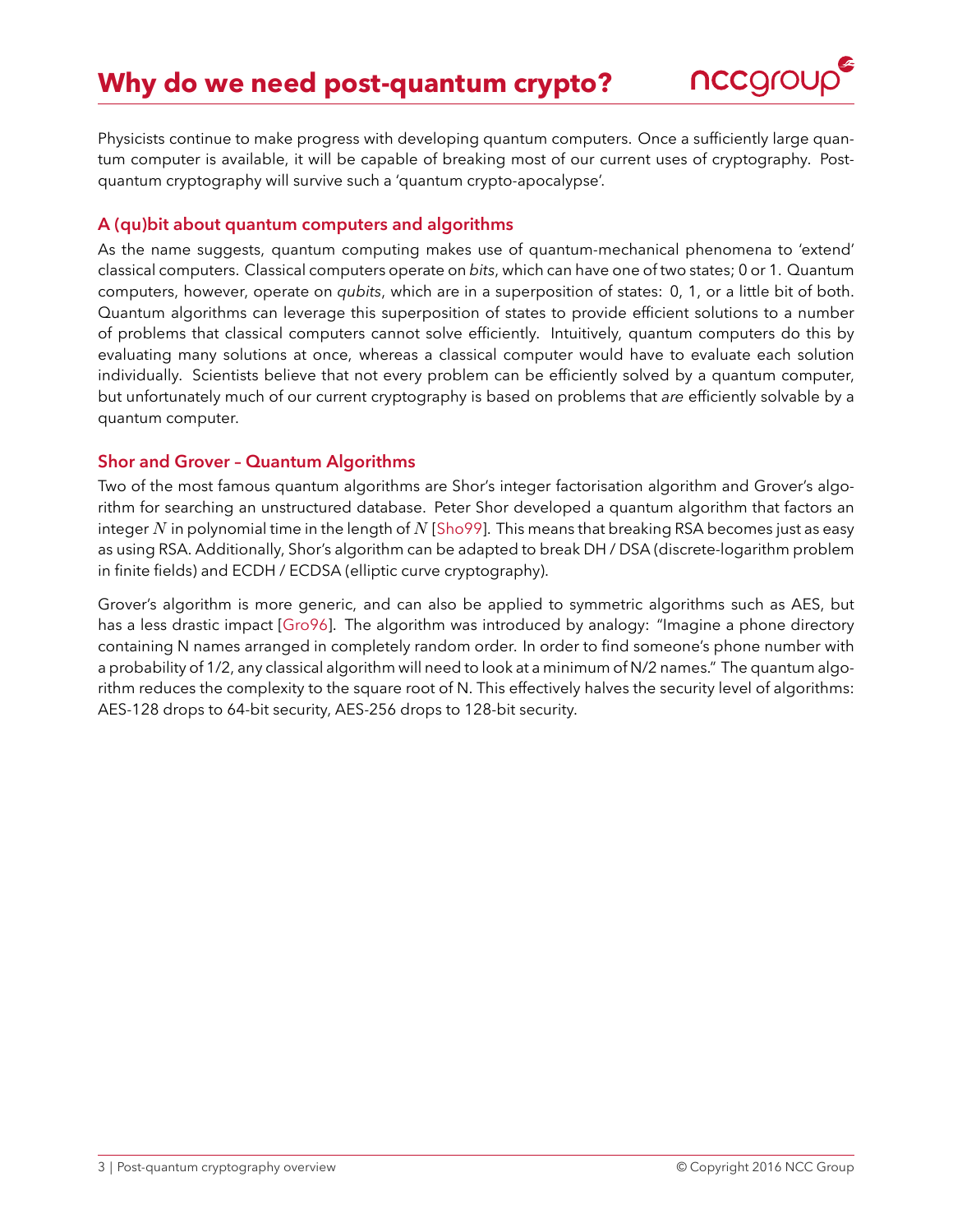

<span id="page-3-1"></span><span id="page-3-0"></span>Most current cryptographic protocols rely on Diffie-Hellman (`DH') or elliptic-curve DH (`ECDH') for key exchange, and on RSA or ECDSA for authentication. All of these can be broken by quantum computers. But quantum computers will not be available for many years. How much time do we have to protect ourselves from quantum computers?

To decide if and when we need to protect ourselves against these hypothetical quantum computers, we need to ask ourselves the following questions:

- How long must our secrets remain secret, or our signatures remain trustworthy?  $(x \text{ years})$
- How long will a full transition to post-quantum cryptography take? ( $y$  years)
- When do we expect a crypto-breaking quantum computer to exist? ( $z$  years)

Which leads us to Mosca's theorem: "if  $x + y \geq z$ , worry" [\[Mos15\]](#page-12-0).

time y and  $x$  $z \rightarrow$  problem

**Figure 1:** if  $x + y \geq z$ , worry.

The value of  $x$ , or how long secrets must remain secret, greatly depends on the application. The design of your yet-to-be-released product might be interesting for competitors today, but less so once you've released its successor. On the other side of the spectrum, state secrets have to be kept confidential for many years to come.

What's important to note here is that if an attacker records our (EC)DH key exchange today, she can decrypt our communications once she's acquired a quantum computer in the future. So to protect our communication, we will need to protect our key exchange well before quantum computers become available.

The argument for authentication is more subtle; if we're authenticating a key exchange, an attacker will have to break the authentication at the moment of the key exchange (i.e. we do not need post-quantum authentication of key exchanges before there are quantum computers that can break the authentication). If we're authenticating firmware images however, we'll not only want to accept fresh signatures, but also signatures from the past. So whether we'll need post-quantum signatures before quantum computers exist depends on the lifetime of the signatures.

The value of  $y$ , or how long a transition will take, is also greatly dependent on the application. In particular, it depends on:

- How long it will take until suitable post-quantum crypto is available
- How long you will need to implement and test your post-quantum crypto solution
- How long until products without post-quantum crypto are phased out (i.e. the lifetime of your product)

Estimates for  $z$ , or when a crypto-breaking quantum computer will be available, range from 'in a decade' [\[BWM](#page-11-1)+15] or `at least a dozen years away'[\[Int15\]](#page-12-1), to `will never happen' [\[Kal11\]](#page-12-2). At the PQCRYPTO '14 conference, the quantum computer researcher Matteo Mariantoni of the University of Waterloo's Institute for Quantum Computing estimated that with a research budget of \$1 billion, there could be a quantum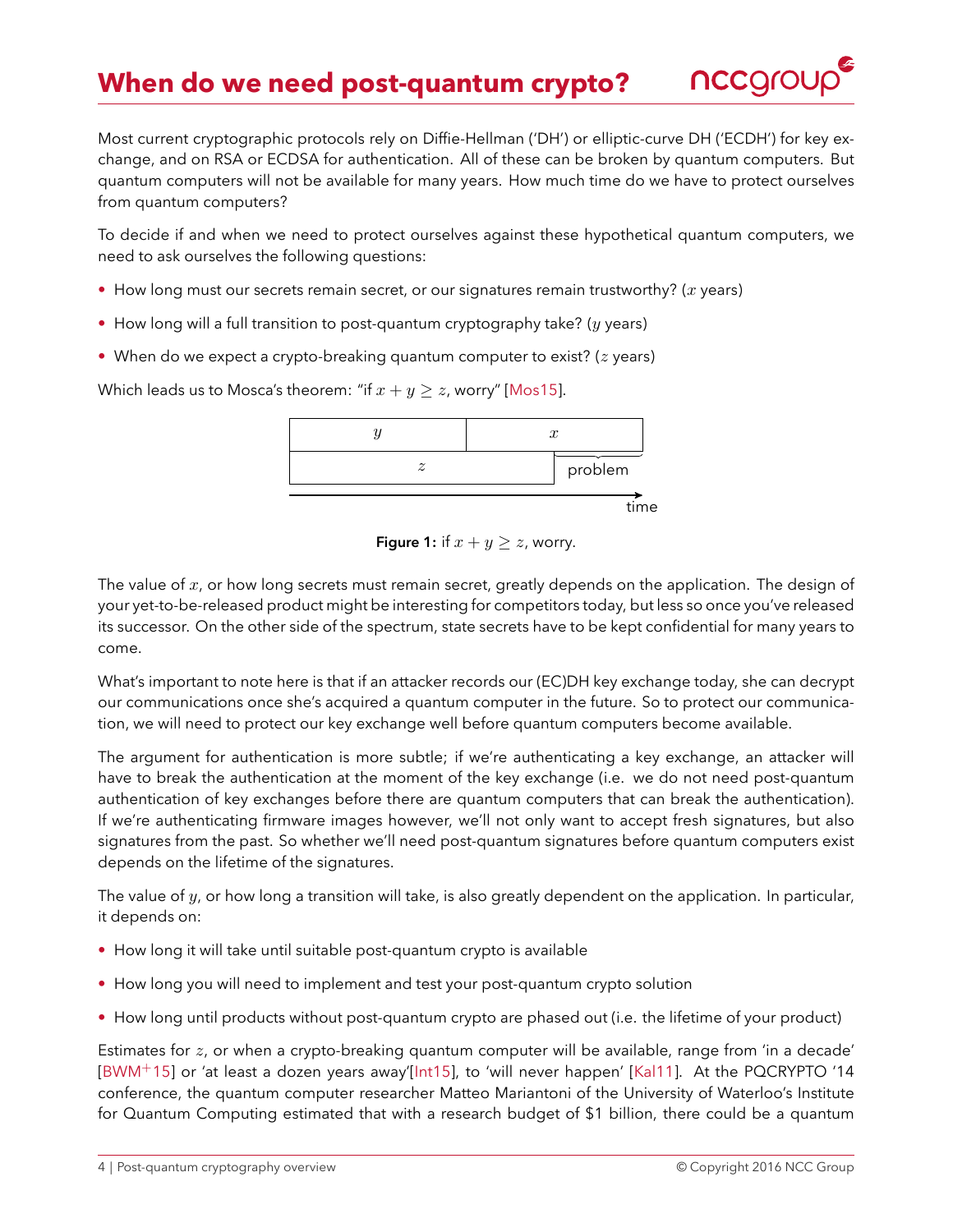

<span id="page-4-2"></span><span id="page-4-1"></span>

e. There are three figures of merit that character-

Figure 2: Seven steps towards a fault-tolerant quantum computer. The green arrow indicates the current research focus. Source: [\[DS13\]](#page-11-2).  $p$ arallel with the others. Superconducting are the only solid-state implementation at the third solid-state implementation at the third solid-state implementation at the third solid-state implementation at the third soli

computer in fifteen years, breaking one RSA-2048 key per day  $^1$ (and such a quantum computer would need the equivalent of a dedicated nuclear power plant for power supply) [\[Mar14\]](#page-12-3).

The available estimates for z are quite scarce, most likely because there are still a number of breakthroughs<br>The available estimates for z are quite scarce, most likely because there are still a number of breakthroughs required, and predicting when a breakthrough will occur is hard. [Figure 2](#page-4-1) shows the steps/breakthroughs needed to build a fault-tolerant quantum computer, as identified by Devoret and Schöhlkopf[\[DS13\]](#page-11-2). Even though it is hard to predict when breakthroughs will happen, we do know that a lot of effort is being put into developing quantum computers. For example, intellegence agencies[\[IBM15\]](#page-12-4), large corporations such as Intel[\[Int15\]](#page-12-1) and Microsoft[\[Mic16\]](#page-12-5), and coordinated research projects [\[EU16\]](#page-11-3) are investing large sums into quantum computing (the EU project is said to invest € 1 billion; remember the figure from Mariantoni's prediction?).

> So when (or even *if*) crypto-breaking quantum computers will be available is still uncertain, but we should make sure we're ready by then.

formance by reducing their sensitivity to de-

<span id="page-4-0"></span><sup>&</sup>lt;sup>1</sup>Note that if we assume that current supercomputers can break one RSA-1024 per day right now, and we extrapolate computing power according to Moore's law, we can expect classical computers to break one RSA-2048 key per day in fifteen years. However, we can buy ourselves another ten years for attacks against classical computers by using RSA-3072, while that will (most likely) not suffice for attacks by quantum computers.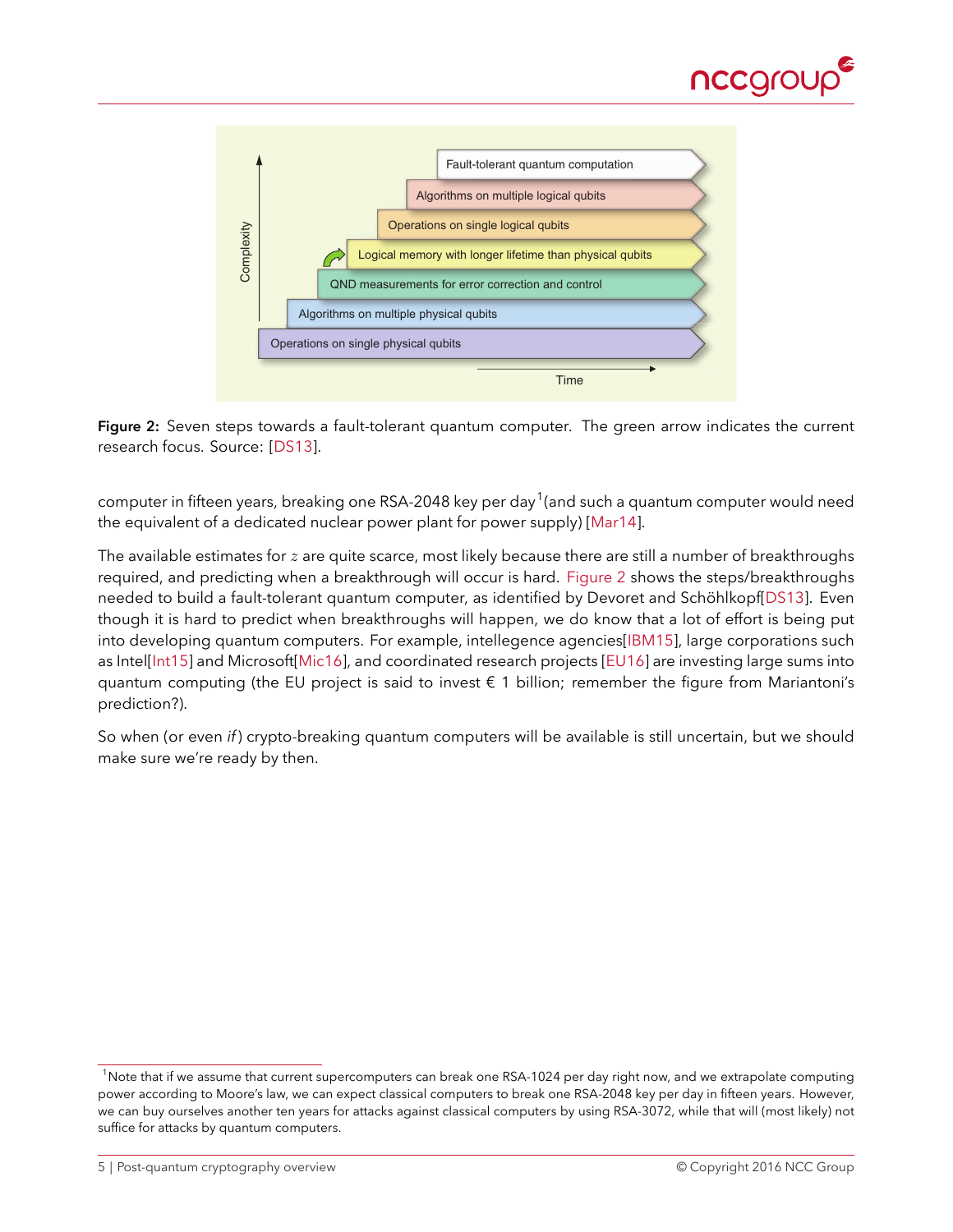# <span id="page-5-5"></span>**Post-quantum algorithm overview**



<span id="page-5-0"></span>With the advent of quantum computers, cryptographers have been researching post-quantum cryptographic schemes that are resistant to attacks by quantum computers. Current symmetric ciphers with 256-bit keys, such as AES256 and ChaCha20, are believed to be quantum-resistant. Post-quantum cryptography research thus focuses on asymmetric algorithms, to replace RSA, (EC)DH and (EC)DSA. These post-quantum algorithms are based on mathematical problems that are believed to be difficult in the classical *and* quantum cases.<sup>[2](#page-5-4)</sup> Leaders in the field of cryptography from both governments [\[CESG16\]](#page-11-4) and academia [\[Ber16\]](#page-11-5) argue that post-quantum algorithms are what we need to protect us against quantum computers.

The field of post-quantum cryptography is relatively young, and most post-quantum cryptography has not received adequate cryptanalysis to make it ready for production use; however, there are several promising areas of research that may develop into robust constructions. Several of these are detailed below.

## <span id="page-5-1"></span>**Hash-based signatures (XMSS and SPHINCS)**

Hash-based signatures are the most mature among the algorithms we discuss. Hash-based signatures are built around hashes, and have security proofs that only rely on the security of a hash function. Cryptography has used such hash functions for decades, and there is a lot of confidence in their security.

There are currently two popular hash-based signature schemes: XMSS [\[HBGM16\]](#page-11-6) and SPHINCS [\[BHH](#page-11-7)+15]. XMSS is faster and has smaller signatures (around 20kB), but requires the signer to keep a state, which is very error-prone. Not properly managing the state can result in leaking the private key – something we have learned hard lessons from with ECDSA. SPHINCS on the other hand is stateless, but has larger signatures.

XMSS is currently undergoing standardisation by the IETF[\[HBGM16\]](#page-11-6).

#### <span id="page-5-2"></span>**McEliece / Niederreiter**

Introduced in 1978 [\[McE78\]](#page-12-6), Robert McEliece created a new public-key cryptosystem based on error-correcting codes, which harnesses the "Syndrome Decoding" problem, a known hard quantum problem. McEliece uses Goppa codes, which when used with the Patterson decoding algorithm are capable of encrypting and decrypting messages. In this scheme, a large matrix and an "error margin" form a public key (analogous to a large composite number and exponent in RSA). The Niederreiter cryptosystem[\[Nie86\]](#page-12-7) is proven to be equivalent[\[LDW94\]](#page-12-8) (when used with Goppa codes), but slightly more efficient. McEliece/Niederreiter with Goppa codes has been quite well studied, and is considered one of the most trustworthy postquantum algorithms. Even with Niederreiter's optimisations though, it suffers from relatively large public keys (around 1 MB). The PQCRYPTO group has recommended McEliece as a post-quantum public-key encryption replacement $[ABB<sup>+</sup>15]$  $[ABB<sup>+</sup>15]$ .

Over time, many variants of McEliece have been proposed, but only the variant using Goppa codes has stood the test of time. Several promising optimisations for both speed and key size, such as QC-MDPC McEliece[\[MTSB13\]](#page-12-9), are actively researched.

#### <span id="page-5-3"></span>**(Ring) Learning with Errors**

Ring Learning with Errors (RLWE) is a relatively new public-key cryptosystem introduced by Lyubashkevky et al [\[LPR13\]](#page-12-10). This scheme is an efficient case of the "learning with errors" problem that can be reduced to the "shortest vector problem", a hard problem for quantum computers. This scheme has spurred research in many areas,  $[ZZD+15, Lyu12, GSW13]$  $[ZZD+15, Lyu12, GSW13]$  $[ZZD+15, Lyu12, GSW13]$  $[ZZD+15, Lyu12, GSW13]$ . Particularly interesting is that this scheme has been extended to form an efficient Diffie-Hellman-like key exchange scheme [\[Pei14\]](#page-13-2), with only moderately higher data transfers than

<span id="page-5-4"></span><sup>&</sup>lt;sup>2</sup>Post-quantum algorithms can be executed with today's classical computers, so you don't need a quantum computer to protect you from quantum computers.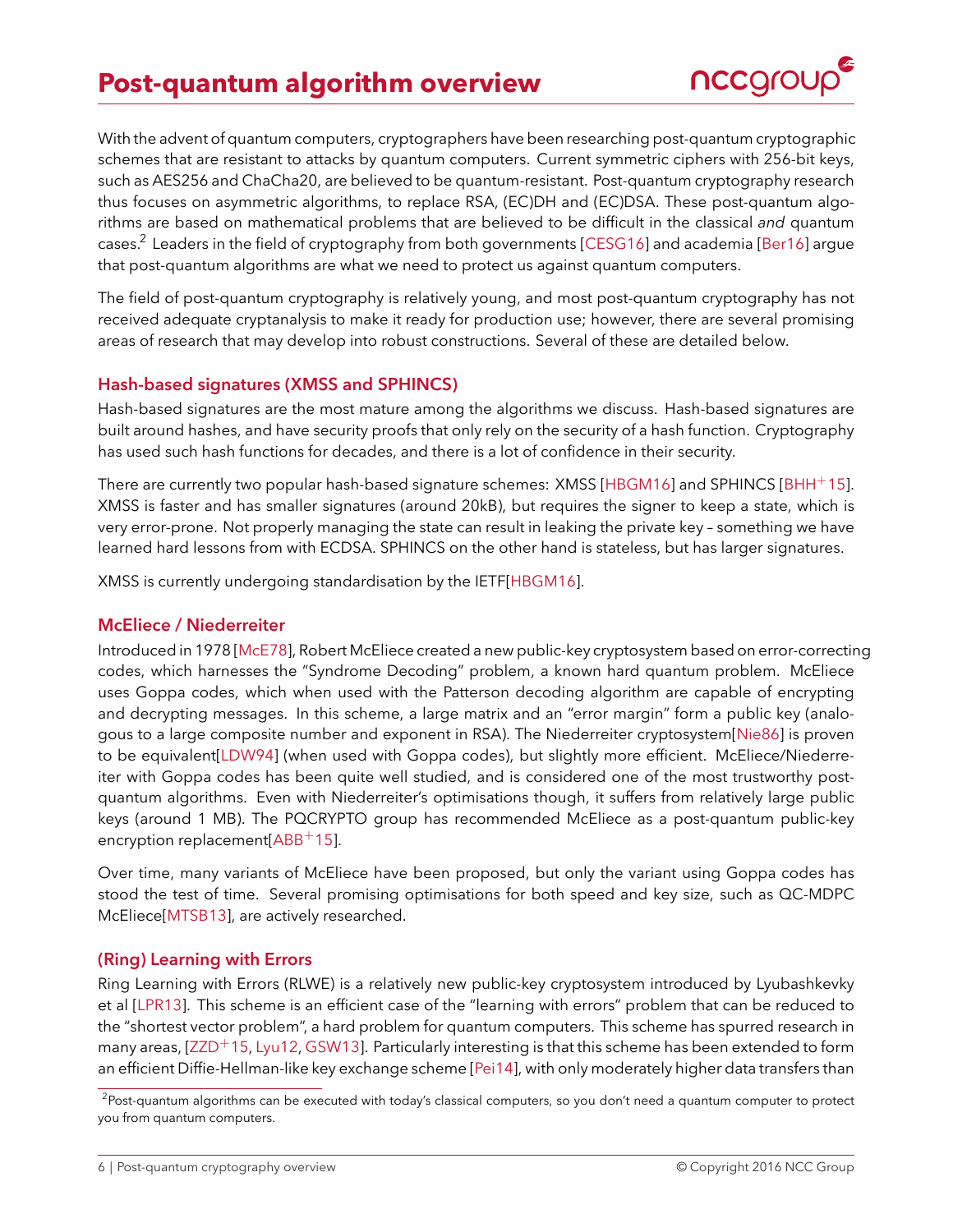

<span id="page-6-2"></span>traditional Diffie-Hellman key exchange. RLWE becomes efficient by adding special structure to the private key. Cryptographers worry that adding such structure might also introduce weaknesses, but at least up to today no such weaknesses have been found.

Researchers Bos et al [\[BCNS15\]](#page-11-10) have experimented with adding a RLWE as a post-quantum key-exchange mechanism to TLS. They modified OpenSSL and added RWLE-based key exchange. Additionally, they included a hybrid scheme that combines a RLWE and ECDH, to achieve at least the security level that either one of those offers independently. They showed that using RLWE on average took 2.1 milliseconds, whereas ECDH took 1.4. Finally, a server using a RLWE key-exchange on average would handle 20% fewer connections than a server using ECDH. These results show that while RLWE key exchange is less efficient, it's not prohibitively expensive to use.

#### <span id="page-6-0"></span>**NTRU**

The NTRU algorithm can be used for encryption and signing. At a (conjectured) 128-bit post-quantum security level, NTRU uses 12881-bit keys $[HPS<sup>+</sup>15]$  $[HPS<sup>+</sup>15]$ . NTRU has been available for a considerable time, and has been studied by many cryptographers, but in contrast with other post-quantum encryption schemes it lacks security proofs. Instead, it relies on not being broken after years of attempts to break NTRU (as is the case with RSA – but RSA has received a *lot* more attention from researchers). Several proposals to change NTRU to provide better security proofs exist[\[SS11,](#page-13-3) [BCLvV16\]](#page-11-11).

NTRU is standardised for use in the financial sector (IEEE Std 1363.1 and X9.98), and is a designed, implemented, and deployed algorithm, putting it far ahead of most other algorithms. But that standardisation has been driven by Security Innovations, who hold patents for NTRU. In recent years they have opened up patentfree licensing for open source applications, released an open source version of their library, and partnered with wolfSSL to offer a post-quantum-enhanced TLS library that can be used today. For proprietary uses, patent licensing is still required, but as NIST is looking to standardise post-quantum algorithms it may make sense for SI to drop that requirement to push for universal adoption of NTRU, so keep an eye out.

#### <span id="page-6-1"></span>**A note on Quantum Key Distribution**

Quantum Key Distribution (QKD) does not fall into the post-quantum-crypto category, but is often mentioned as an alternative solution to the 'quantum crypto-apocalypse'. QKD promises to be able to check whether an adversary listened in on your key distribution. If no-one listened in, the transferred key can be used. QKD is more about physics, lasers, and optics than math and cryptography; and physical attacks on the system have been demonstrated. These side channel attacks[\[Ber16\]](#page-11-5) are particularly relevant for key distribution. There is no final verdict on the future of QKD yet. Switzerland has used QKD to secure elections[\[Mar07\]](#page-12-13), the NSA does not encourage QKD but seems to keep the option open[\[NSA16\]](#page-12-14), and the CESG discourages QKD[\[CESG16\]](#page-11-4):

QKD has fundamental practical limitations, does not address large parts of the security problem, and is poorly understood in terms of potential attacks. By contrast, post-quantum public key cryptography appears to offer much more effective mitigations for real-world communications systems from the threat of future quantum computers.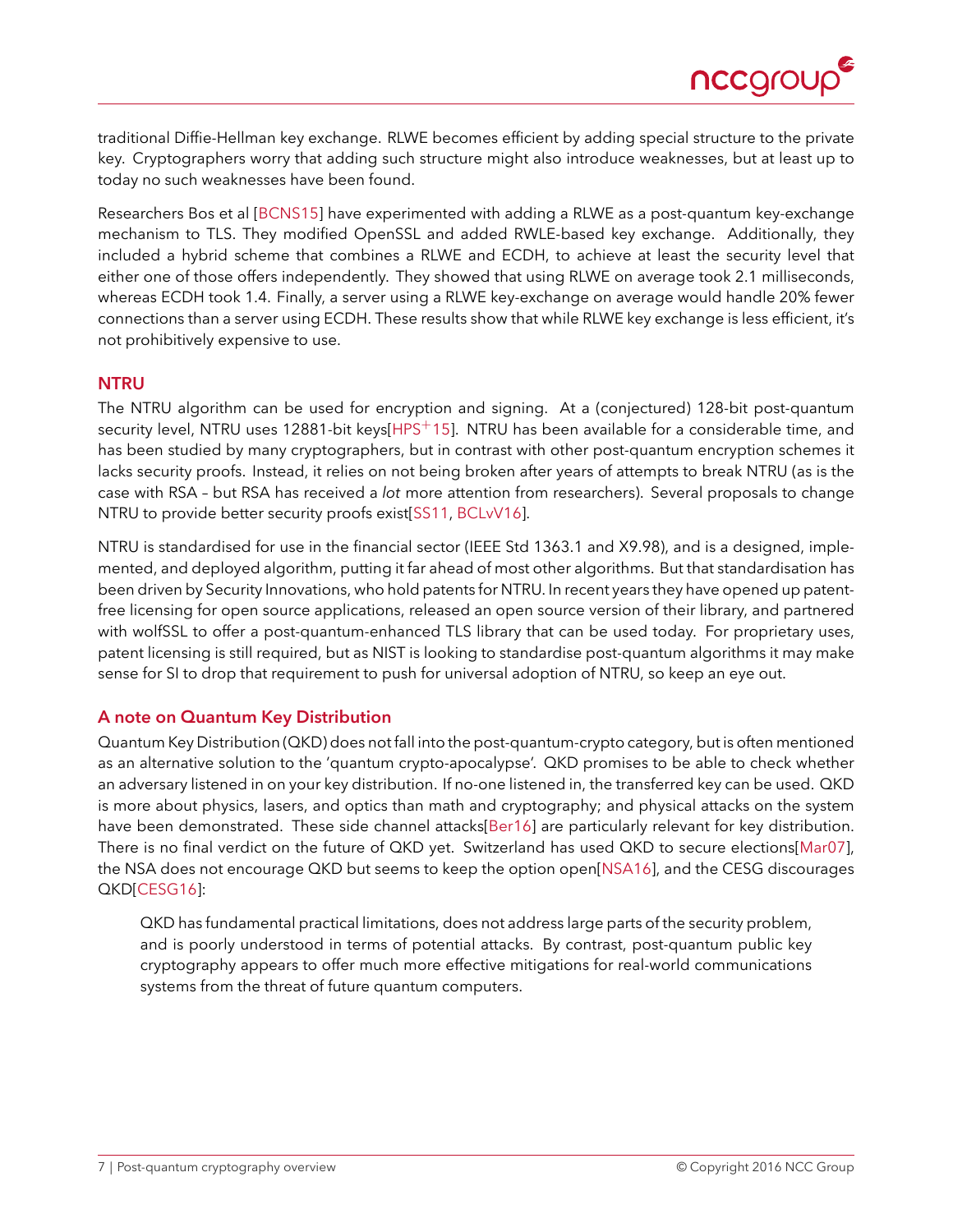

## <span id="page-7-5"></span><span id="page-7-0"></span>**Comparison**

<span id="page-7-1"></span>Tables [1,](#page-7-1) [2](#page-7-2) and [3](#page-7-3) give an overview of key and signature sizes at a (conjectured) 128-bit post-quantum security level for key exchange, signature schemes, and public-key encryption schemes respectively. The schemes in **boldface** are included in the initial recommendations of the PQCRYPTO project[\[ABB](#page-11-8)<sup>+</sup>15].

|                | Public key size | Signature size | Ref.       |
|----------------|-----------------|----------------|------------|
| <b>XMSS</b>    | 1732 B          | 3 kB           | [HBGM16]   |
| <b>SPHINCS</b> | $1 \text{ kB}$  | 41 kB          | $[BHH+15]$ |
| RI WF          | 25 kB           | 19kR           | [GLP12]    |

<span id="page-7-2"></span>Table 1: Post-quantum signatures comparison (schemes recommended by the PQCRYPTO project in boldface)

|                              | Public key size  | Ref      |
|------------------------------|------------------|----------|
| <b>McEliece/Niederreiter</b> | 1 MB             | [BCS13]  |
| <b>QC-MDPC McEliece</b>      | 8 kB             | [MTSB13] |
| NTRU                         | $1.5 \text{ kB}$ | [lnn16]  |

<span id="page-7-3"></span>**Table 2:** Post-quantum public-key encryption (schemes recommended by the PQCRYPTO project in boldface)

|                                    | Bytes transferred | Ref.     |
|------------------------------------|-------------------|----------|
| McEliece/Niederreiter <sup>a</sup> | $1 + 1$ MB        | [BCS13]  |
| RLWE (NewHope)                     | $2 + 2 kB$        | [ADPS15] |

**Table 3:** Post-quantum key exchange comparison

<span id="page-7-4"></span>*<sup>a</sup>*Based on two peers exchanging random encrypted under public keys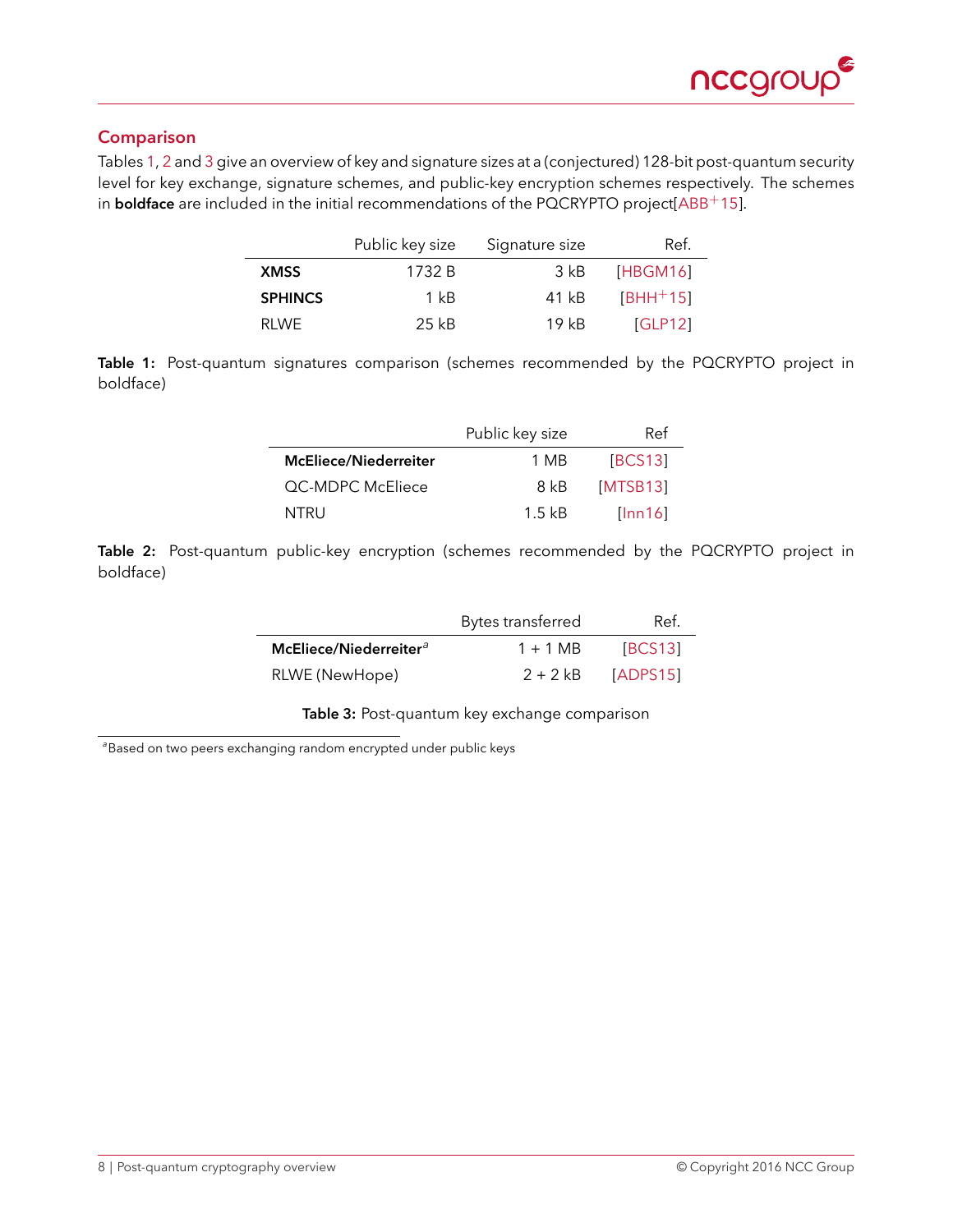

#### <span id="page-8-4"></span><span id="page-8-1"></span><span id="page-8-0"></span>**PQCRYPTO recommendations**

The PQCRYPTO consortium is a group of universities and companies investigating post-quantum cryptographic systems. They aim to design a portfolio of algorithms that will be performant in a variety of settings (mobile, cloud, etc.). In September 2015 they released a set of conservative choices for post-quantum systems and will continue to investigate other existing schemes[\[ABB](#page-11-8)<sup>+</sup>15]. Their initial recommendations are:

- Symmetric Encryption: AES-256 or Salsa20 (256-bit key)
- Symmetric Authentication: GCM with typical 96-bit nonce and 128-bit authenticator or Poly1305
- Public-key Encryption: McEliece with binary Goppa codes
- Public-key Signatures: XMSS or SPHINCS-256

The PQCRYPTO recommendations are shown in boldface in the comparion tables of [Section 3.](#page-5-0)

## <span id="page-8-2"></span>**NIST**

In April 2016, NIST announced the start of a standardisation effort for post-quantum algorithms:

NIST is taking the following steps to initiate a standardization effort in post-quantum cryptography. NIST plans to specify preliminary evaluation criteria for quantum-resistant public key cryptography standards. The criteria will include security and performance requirements. The draft criteria will be released for public comments in 2016 and hopefully finalized by the end of the year. At that time NIST will begin accepting proposals for quantum-resistant public key encryption, digital signatures, and key exchange algorithms. NIST intends to select at least one algorithm providing each of these functionalities for standardization. NIST will establish a submission deadline late in 2017 for algorithms to be considered, allowing the proposals to be subject to 3 to 5 years of public scrutiny before they are standardized.

Given that there is no 'silver bullet', NIST expects to standardise multiple good choices, rather than to pick a single winner. Taking into account the three to five years of public scrutiny, and a typical standardisation track of around two years, NIST standards are expected to arrive in 2021 to 2023. Hash-based signatures might make it to a standard earlier, given that they have good security proofs and are already undergoing standardisation by the IETF.

#### <span id="page-8-3"></span>**NSA**

In August 2015, the NSA announced that they prefer partners and vendors to invest in a transition to postquantum cryptography soon, rather than to elliptic-curve cryptography now:

For those partners and vendors that have not yet made the transition to Suite B elliptic curve algorithms, we recommend not making a significant expenditure to do so at this point but instead to prepare for the upcoming quantum resistant algorithm transition.

There is a wealth of speculation around cloak-and-dagger scenarios that may have caused the NSA to make this announcement, but the general opinion is to keep calm and carry on. The NSA later released an FAQ in which they discuss the motivations behind their announcement[\[NSA16\]](#page-12-14). The key take-aways are:

• The NSA waits for NIST to standardide post-quantum algorithms before requiring vendors to support such algorithms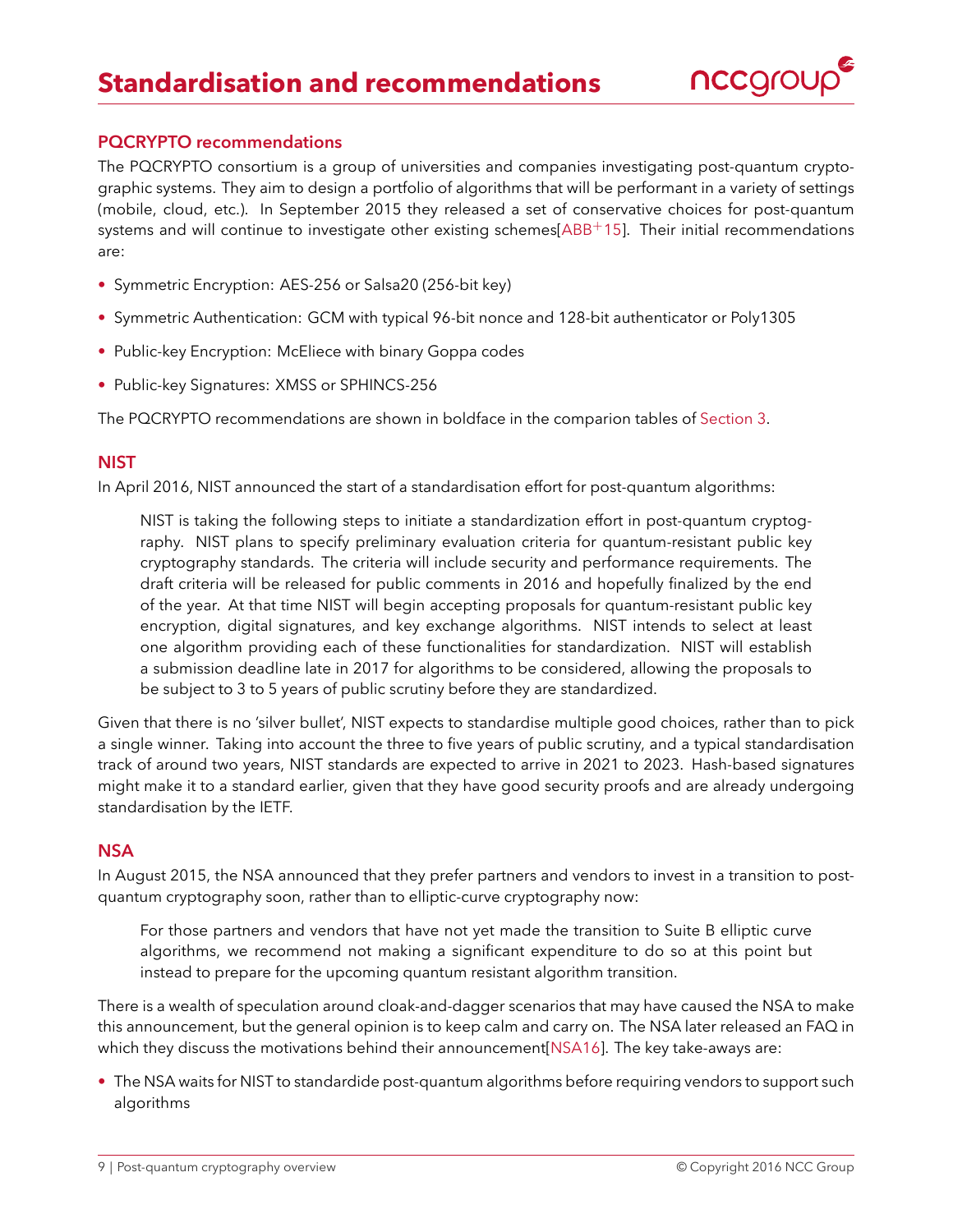

<span id="page-9-1"></span>• The NSA made this announcement in August 2015, because they previously announced that RSA would no longer be part of Suite B per October 2015. Recognising the cost of a crypto transition, they prefer vendors to spend their money on a transition towards post-quantum algorithms in a few years, rather than a transition to elliptic-curve cryptography now.

## <span id="page-9-0"></span>**Transition period: hybrid schemes**

So what if your product needs post-quantum crypto today? There are no standards yet, and for most use cases there is no silver bullet solution available. A viable solution could be to use a hybrid scheme: combine classical (standardised or trusted) crypto with post-quantum crypto to give you a solution that offers the best security of both. For example, adding both ECDSA and SPHINCS signatures to firmware images, or doing both ECDH and RLWE key exchanges (e.g. [\[BCNS15\]](#page-11-10)). This might also be the way to add post-quantum security to products that require the use of approved algorithms, before NIST has finished standardising post-quantum schemes. Note that for such hybrid schemes it is very important that flaws in the post-quantum part do not affect the security of the classical part, and vice versa. As with any other crypto implementation, make sure to get an expert to evaluate your design and implementation.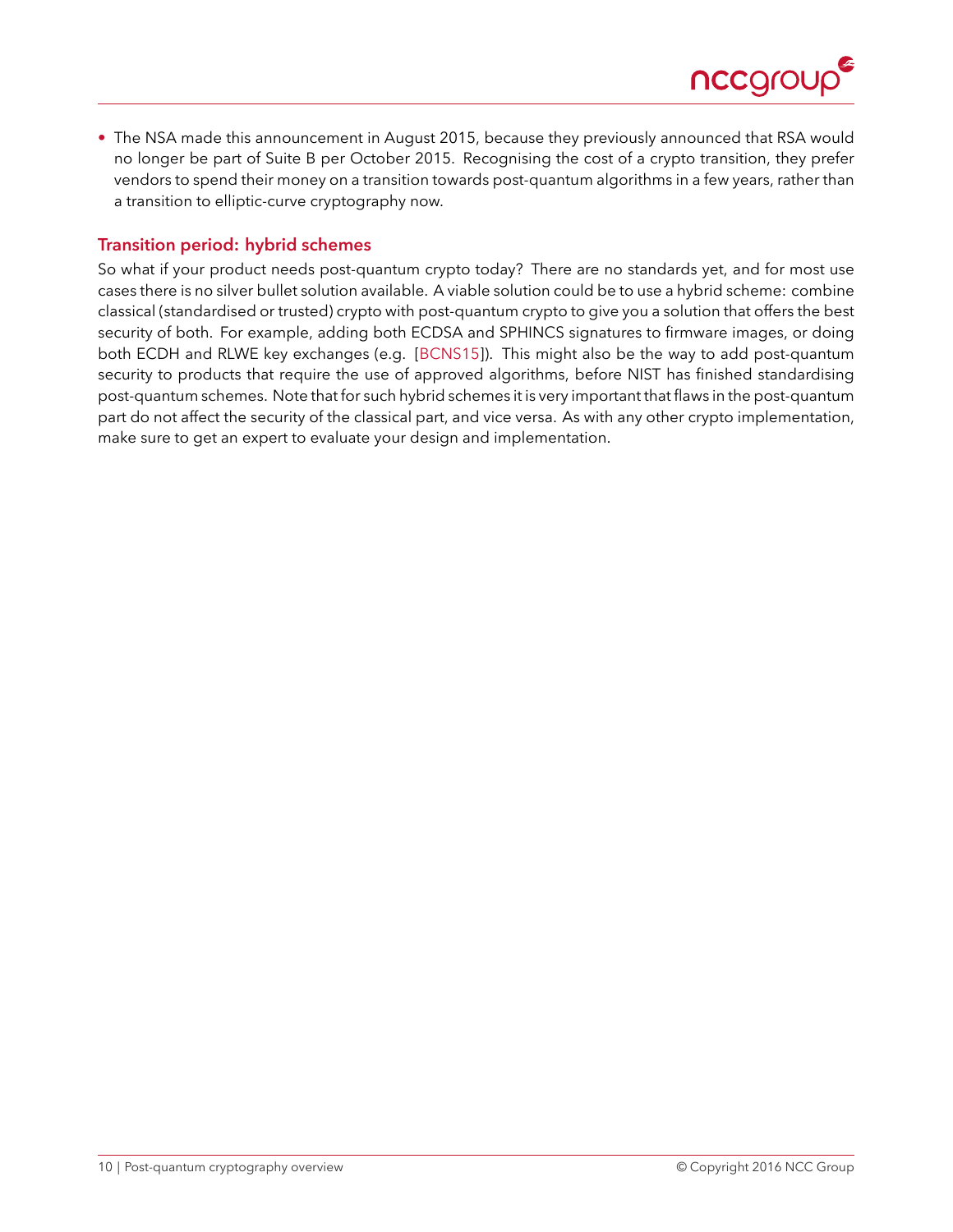# <span id="page-10-1"></span>**Conclusions**



<span id="page-10-0"></span>Quantum computers will be able to efficiently break almost all public-key cryptography we use today. Organisations that need to keep long-term secrets or that are designing systems that will be in use for ten or more years need to plan for a post-quantum-computing world. Crypto-breaking quantum computers may still be decades away, but we need to start the transition to post-quantum cryptography well before that time. Secrets exchanged today may be exposed, and signatures of today may no longer be trustworthy when quantum computers are available. We should therefore consider which secrets of today we want to remain secret, and which signatures of today we want to remain trustworthy after quantum computers become available, and protect those now.

The field of post-quantum cryptography is relatively young, and there is no clear-cut post-quantum successor for RSA or DH yet. Typically, post-quantum algorithms have considerably larger (kilobytes to megabytes) public keys and signatures, and some require more computation than RSA/DH does. If you need postquantum crypto today, keep an eye out for the European Union's PQCRYPTO project, which has started to provide recommendations[\[ABB](#page-11-8)<sup>+</sup>15]. Cryptographic consultants can help you combine post-quantum crypto with current best practices to create products that benefit from approved algorithms as well as postquantum security. Otherwise, consider waiting for NIST to standardise post-quantum algorithms (expected around 2021-2023).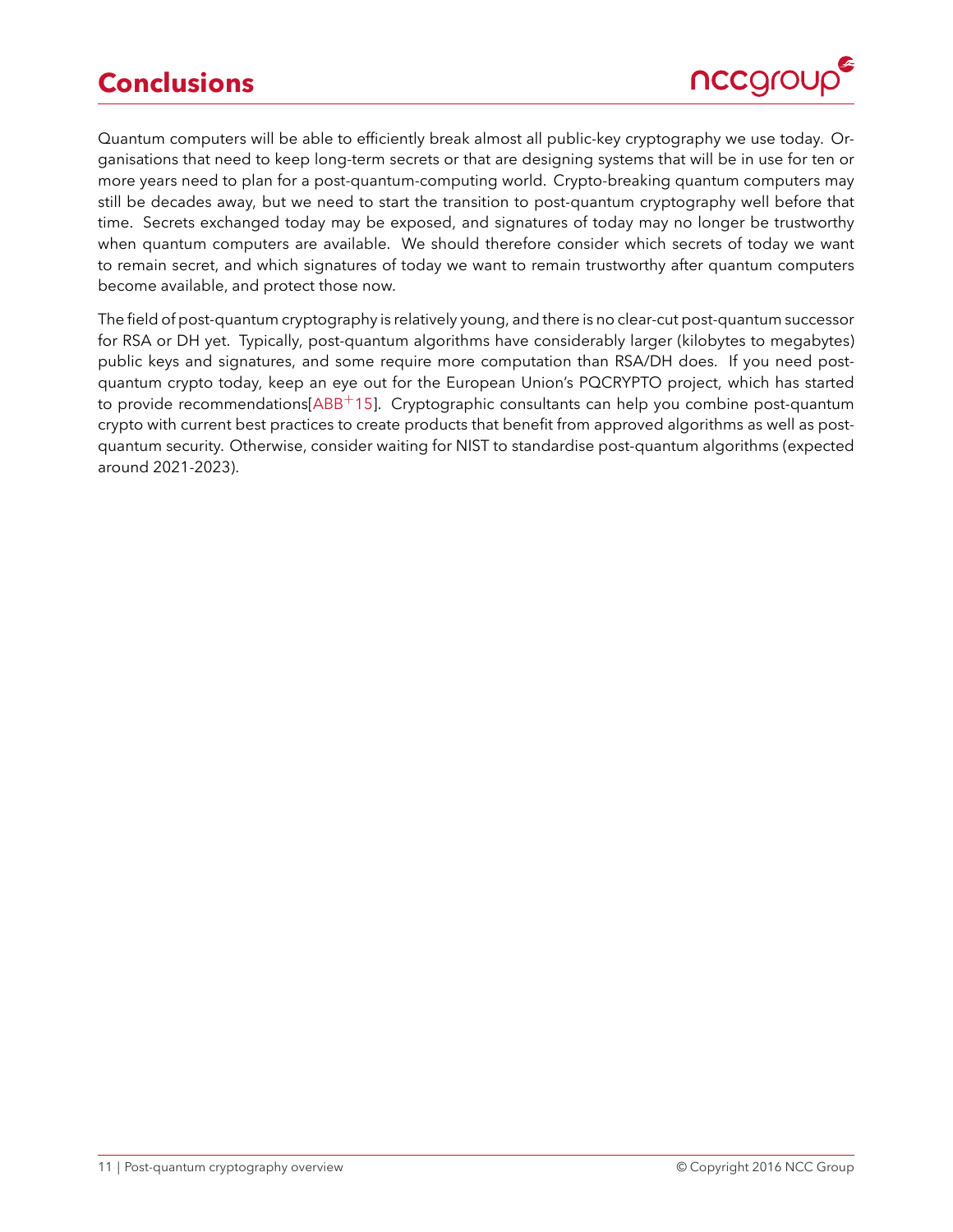## **References**



- <span id="page-11-8"></span>[ABB+15] Daniel Augot, Lejla Batina, Daniel J Bernstein, Joppe Bos, Johannes Buchmann, Wouter Castryck, Orr Dunkelman, Tim Güneysu, Shay Gueron, Andreas Hülsing, et al. Initial recommendations of long-term secure post-quantum systems. *Availab le at pqcrypto. eu. org/docs/initial-recommendations. pdf*, 2015. [6,](#page-5-5) [8,](#page-7-5) [9,](#page-8-4) [11](#page-10-1)
- <span id="page-11-14"></span>[ADPS15] Erdem Alkim, Léo Ducas, Thomas Pöppelmann, and Peter Schwabe. Post-quantum key exchange-a new hope. Technical report, Cryptology ePrint Archive, Report 2015/1092, 201 5. http://eprint. iacr. org, 2015. [8](#page-7-5)
- <span id="page-11-11"></span>[BCLvV16] Daniel J Bernstein, Chitchanok Chuengsatiansup, Tanja Lange, and Christine van Vredendaal. Ntru prime. 2016. [7](#page-6-2)
- <span id="page-11-10"></span>[BCNS15] Joppe W Bos, Craig Costello, Michael Naehrig, and Douglas Stebila. Post-quantum key exchange for the tls protocol from the ring learning with errors problem. In *Security and Privacy (SP), 2015 IEEE Symposium on*, pages 553--570. IEEE, 2015. [7,](#page-6-2) [10](#page-9-1)
- <span id="page-11-13"></span>[BCS13] Daniel J Bernstein, Tung Chou, and Peter Schwabe. Mcbits: fast constant-time code-based cryptography. In *Cryptographic Hardware and Embedded Systems-CHES 2013*, pages 250--272. Springer, 2013. [8](#page-7-5)
- <span id="page-11-5"></span>[Ber16] Daniel J Bernstein. Is the security of quantum cryptography guaranteed by the laws of physics? 2016. [https://sidechannels.cr.yp.to/qkd/holographic-20160326.pdf.](https://sidechannels.cr.yp.to/qkd/holographic-20160326.pdf) [6,](#page-5-5) [7](#page-6-2)
- <span id="page-11-7"></span>[BHH+15] Daniel J Bernstein, Daira Hopwood, Andreas Hülsing, Tanja Lange, Ruben Niederhagen, Louiza Papachristodoulou, Michael Schneider, Peter Schwabe, and Zooko Wilcox-O'Hearn. Sphincs: practical stateless hash-based signatures. In *Advances in Cryptology–EUROCRYPT 2015*, pages 368--397. Springer, 2015. [6,](#page-5-5) [8](#page-7-5)
- <span id="page-11-1"></span>[BWM+15] Bela Bauer, Dave Wecker, Andrew J Millis, Matthew B Hastings, and Matthias Troyer. Hybrid quantum-classical approach to correlated materials. *arXiv preprint arXiv:1510.03859*, 2015. [4](#page-3-1)
- <span id="page-11-4"></span>[CESG16] GCHQ Communications-Electronics Security Group. Quantum key distribution, 2016. [https://](https://www.cesg.gov.uk/white-papers/quantum-key-distribution) [www.cesg.gov.uk/white-papers/quantum-key-distribution.](https://www.cesg.gov.uk/white-papers/quantum-key-distribution) [6,](#page-5-5) [7](#page-6-2)
- <span id="page-11-2"></span>[DS13] Michel H Devoret and Robert J Schoelkopf. Superconducting circuits for quantum information: an outlook. *Science*, 339(6124):1169--1174, 2013. [5](#page-4-2)
- <span id="page-11-3"></span>[EU16] EU. European cloud initiative to give europe a global lead in the data-driven economy. Press Release, 2016. [http://europa.eu/rapid/press-release\\_IP-16-1408\\_en.htm.](http://europa.eu/rapid/press-release_IP-16-1408_en.htm) [5](#page-4-2)
- <span id="page-11-12"></span>[GLP12] Tim Güneysu, Vadim Lyubashevsky, and Thomas Pöppelmann. Practical lattice-based cryptography: A signature scheme for embedded systems. In *Cryptographic Hardware and Embedded Systems–CHES 2012*, pages 530--547. Springer, 2012. [8](#page-7-5)
- <span id="page-11-0"></span>[Gro96] Lov K Grover. A fast quantum mechanical algorithm for database search. In *Proceedings of the twenty-eighth annual ACM symposium on Theory of computing*, pages 212--219. ACM, 1996. [3](#page-2-3)
- <span id="page-11-9"></span>[GSW13] Craig Gentry, Amit Sahai, and Brent Waters. Homomorphic encryption from learning with errors: Conceptually-simpler, asymptotically-faster, attribute-based. In *Advances in Cryptology– CRYPTO 2013*, pages 75--92. Springer, 2013. [6](#page-5-5)
- <span id="page-11-6"></span>[HBGM16] A. Huelsing, D. Butin, S. Gazdag, and A. Mohaisen. Xmss: Extended hash-based signatures. IETF RFC, 2016. [https://tools.ietf.org/html/draft-irtf-cfrg-xmss-hash-based-signatures-03.](https://tools.ietf.org/html/draft-irtf-cfrg-xmss-hash-based-signatures-03) [6,](#page-5-5) [8](#page-7-5)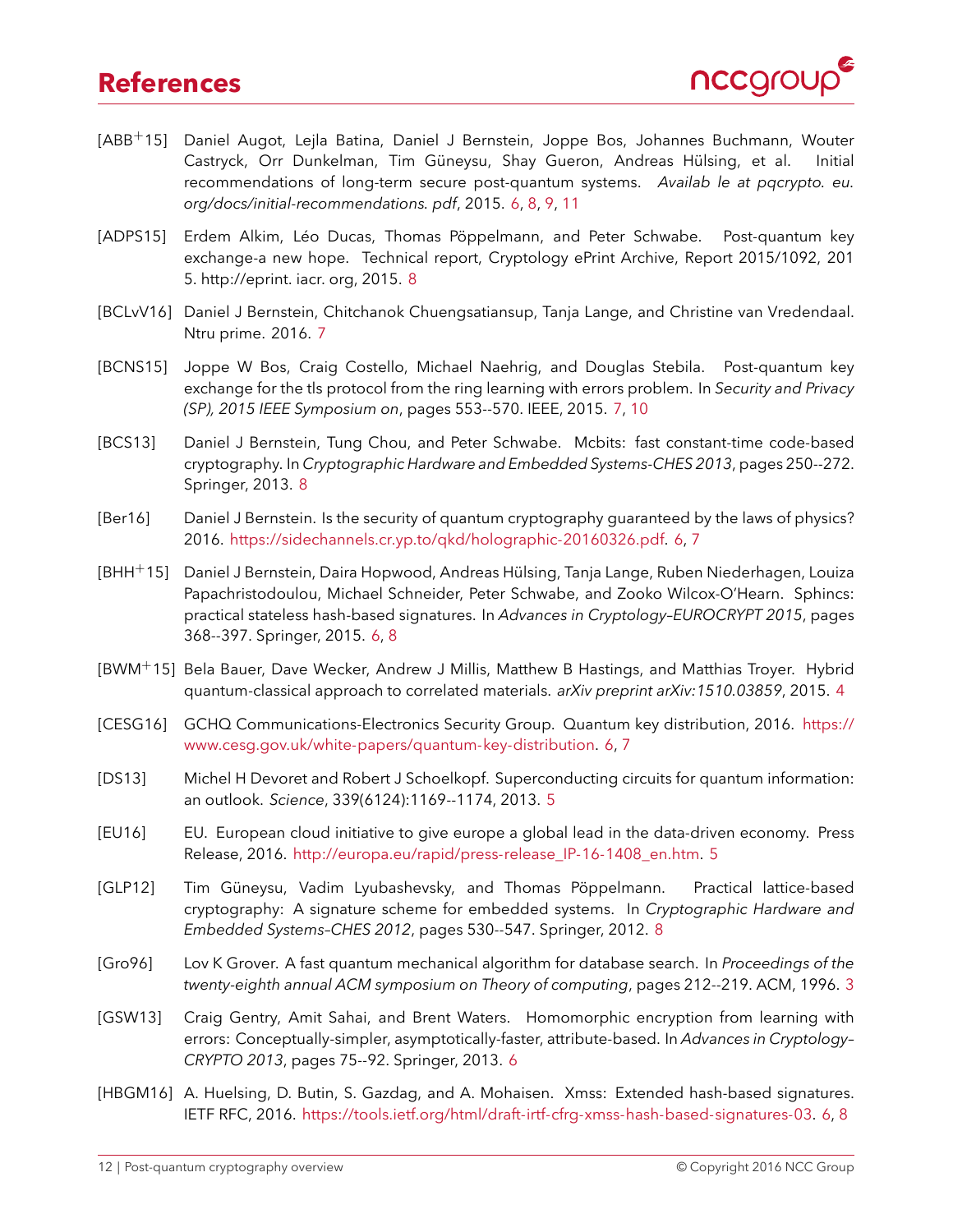

- <span id="page-12-12"></span>[HPS+15] Jeff Hoffstein, Jill Pipher, John M Schanck, Joseph H Silverman, William Whyte, and Zhenfei Zhang. Choosing parameters for ntruencrypt. Technical report, Cryptology ePrint Archive, Report 2015/708, 2015. [7](#page-6-2)
- <span id="page-12-4"></span>[IBM15] IBM. Ibm awarded iarpa grant to advance research towards a universal quantum computer. Press Release, 2015. [https://www-03.ibm.com/press/us/en/pressrelease/48258.wss.](https://www-03.ibm.com/press/us/en/pressrelease/48258.wss) [5](#page-4-2)
- <span id="page-12-15"></span>[Inn16] Security Innovation. Ntru open source project, 2016. [https://github.com/](https://github.com/NTRUOpenSourceProject/ntru-crypto) [NTRUOpenSourceProject/ntru-crypto.](https://github.com/NTRUOpenSourceProject/ntru-crypto) [8](#page-7-5)
- <span id="page-12-1"></span>[Int15] Intel. Intel invests us\$50 million to advance quantum computing. Press Release, 2015. [https://newsroom.intel.com/news-releases/intel-invests-us50-million-to-advance-quantum](https://newsroom.intel.com/news-releases/intel-invests-us50-million-to-advance-quantum-computing/)[computing/.](https://newsroom.intel.com/news-releases/intel-invests-us50-million-to-advance-quantum-computing/) [4,](#page-3-1) [5](#page-4-2)
- <span id="page-12-2"></span>[Kal11] Gil Kalai. How quantum computers fail: quantum codes, correlations in physical systems, and noise accumulation. *arXiv preprint arXiv:1106.0485*, 2011. [4](#page-3-1)
- <span id="page-12-8"></span>[LDW94] Yuan Xing Li, Robert H Deng, and Xin Mei Wang. On the equivalence of mceliece's and niederreiter's public-key cryptosystems. *IEEE Transactions on Information Theory*, 40(1):271--273, 1994. [6](#page-5-5)
- <span id="page-12-10"></span>[LPR13] Vadim Lyubashevsky, Chris Peikert, and Oded Regev. On ideal lattices and learning with errors over rings. *Journal of the ACM (JACM)*, 60(6):43, 2013. [6](#page-5-5)
- <span id="page-12-11"></span>[Lyu12] Vadim Lyubashevsky. Lattice signatures without trapdoors. In *Advances in Cryptology– EUROCRYPT 2012*, pages 738--755. Springer, 2012. [6](#page-5-5)
- <span id="page-12-13"></span>[Mar07] Paul Marks. Quantum cryptography to protect swiss election, 2007. [https://www.newscientist.](https://www.newscientist.com/article/dn12786-quantum-cryptography-to-protect-swiss-election/) [com/article/dn12786-quantum-cryptography-to-protect-swiss-election/.](https://www.newscientist.com/article/dn12786-quantum-cryptography-to-protect-swiss-election/) [7](#page-6-2)
- <span id="page-12-3"></span>[Mar14] Metteo Mariantoni. Building a superconducting quantum computer. Invited Talk, PQCRYPTO '14 conference, 2014. [https://www.youtube.com/watch?v=wWHAs--HA1c.](https://www.youtube.com/watch?v=wWHAs--HA1c) [5](#page-4-2)
- <span id="page-12-6"></span>[McE78] RJ McEliece. A public-key cryptosystem based on algebraic. *Coding Thv*, 4244:114--116, 1978. [6](#page-5-5)
- <span id="page-12-5"></span>[Mic16] Microsoft. Microsoft research station q. Microsoft Research website, 2016. [http://research.](http://research.microsoft.com/en-us/research-areas/quantum-computing.aspx) [microsoft.com/en-us/research-areas/quantum-computing.aspx.](http://research.microsoft.com/en-us/research-areas/quantum-computing.aspx) [5](#page-4-2)
- <span id="page-12-0"></span>[Mos15] Michele Mosca. Cybersecurity in an era with quantum computers: will we be ready? Cryptology ePrint Archive, Report 2015/1075, 2015. [http://eprint.iacr.org/2015/1075.](http://eprint.iacr.org/2015/1075) [4](#page-3-1)
- <span id="page-12-9"></span>[MTSB13] Rafael Misoczki, Jean-Pierre Tillich, Nicolas Sendrier, and Paulo SLM Barreto. Mdpc-mceliece: New mceliece variants from moderate density parity-check codes. In *Information Theory Proceedings (ISIT), 2013 IEEE International Symposium on*, pages 2069--2073. IEEE, 2013. [6,](#page-5-5) [8](#page-7-5)
- <span id="page-12-7"></span>[Nie86] Harald Niederreiter. Knapsack-type cryptosystems and algebraic coding theory. *PROBLEMS OF CONTROL AND INFORMATION THEORY-PROBLEMY UPRAVLENIYA I TEORII INFORMATSII*, 15(2):159--166, 1986. [6](#page-5-5)
- <span id="page-12-14"></span>[NSA16] NSA. Cnsa suite and quantum computing faq, 2016. [https://www.iad.gov/iad/library/ia](https://www.iad.gov/iad/library/ia-guidance/ia-solutions-for-classified/algorithm-guidance/cnsa-suite-and-quantum-computing-faq.cfm)[guidance/ia-solutions-for-classified/algorithm-guidance/cnsa-suite-and-quantum-computing](https://www.iad.gov/iad/library/ia-guidance/ia-solutions-for-classified/algorithm-guidance/cnsa-suite-and-quantum-computing-faq.cfm)[faq.cfm.](https://www.iad.gov/iad/library/ia-guidance/ia-solutions-for-classified/algorithm-guidance/cnsa-suite-and-quantum-computing-faq.cfm) [7,](#page-6-2) [9](#page-8-4)

13 | Post-quantum cryptography overview © Copyright 2016 NCC Group